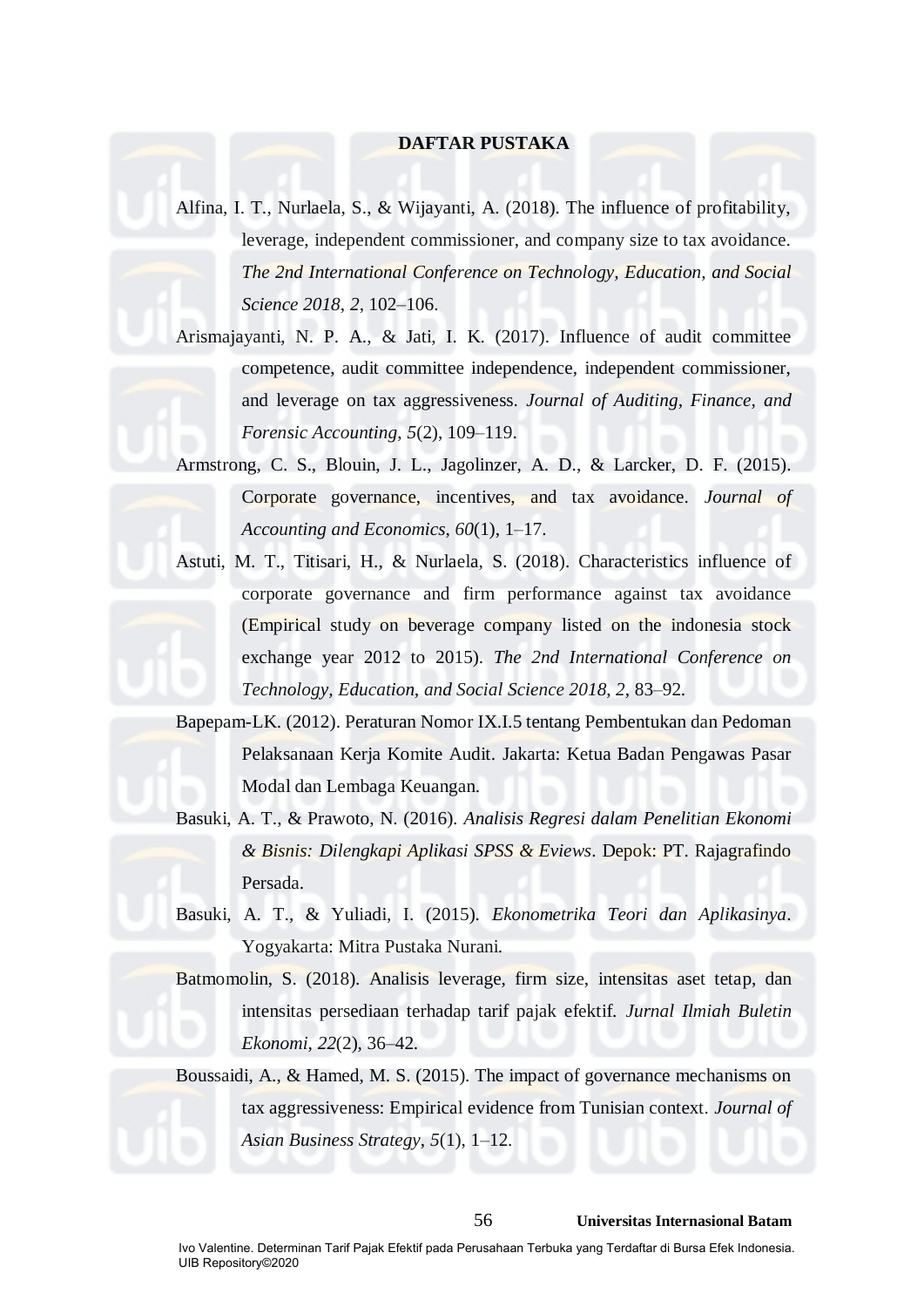- Cabello, O. G., Gaio, L. E., & Watrin, C. (2019). Tax avoidance in managementowned firms: Evidence from Brazil. *International Journal of Managerial Finance*, 1–14.
- Chan, K. H., Mo, P. L. L., & Zhou, A. Y. (2013). Government ownership, corporate governance, and tax aggressiveness: Evidence from China. *Accounting and Finance*, *53*(4), 1029–1051.
- Damayanti, T., & Gazali, M. (2018). Pengaruh capital intensity ratio dan inventory intensity ratio terhadap effective tax rate. *Seminar Nasional Cendekiawan Ke 4*, *4*(2), 1237–1242.
- Delgado, F. J., Rodriguez, E. F., & Arias, A. M. (2012). Size and other determinants of corporate effective tax rates in US listed companies. *International Research Journal of Finance and Economics*, 98, 160–165.

Dewinta, I. A. R., & Setiawan, P. E. (2016). Pengaruh ukuran perusahaan, umur perusahaan, profitabilitas, leverage, dan pertumbuhan penjualan terhadap tax avoidance. *E-Jurnal Akuntansi Universitas Udayana*, *14*(3), 1584– 1615.

Dharma, I. M. S., & Ardiana, P. A. (2016). Pengaruh leverage, intensitas aset tetap, ukuran perusahaan, dan koneksi politik terhadap tax avoidance. *E-Jurnal Akuntansi Universitas Udayana*, *15*(1), 584–613.

Dyreng, S. D., Hanlon, M., & Maydew, E. L. (2010). The effects of executives on corporate tax avoidance. *The Accounting Review*, *85*(4), 1163–1189.

Gaaya, S., Lakhal, N., & Lakhal, F. (2017). Does family ownership reduce corporate tax avoidance? The moderating effect of audit quality. *Managerial Auditing Journal*, *32*(7), 731–744.

Ghozali, I. (2016). *Aplikasi Analisis Multivariate dengan Program IBM SPSS 23*. Semarang: Badan Penerbit Universitas Diponegoro.

Gupta, S., & Newberry, K. (1997). Determinants of the variability in corporate effective tax rates: Evidence from longitudinal data. *Journal of Accounting and Public Policy*, *34*(16), 1–34.

Ha, N. T. T., & Quyen, P. G. (2017). The relationship between state ownership and tax avoidance level: Empirical evidence from Vietnamese firms. *Journal of Asian Business Strategy*, *7*(1), 1–12.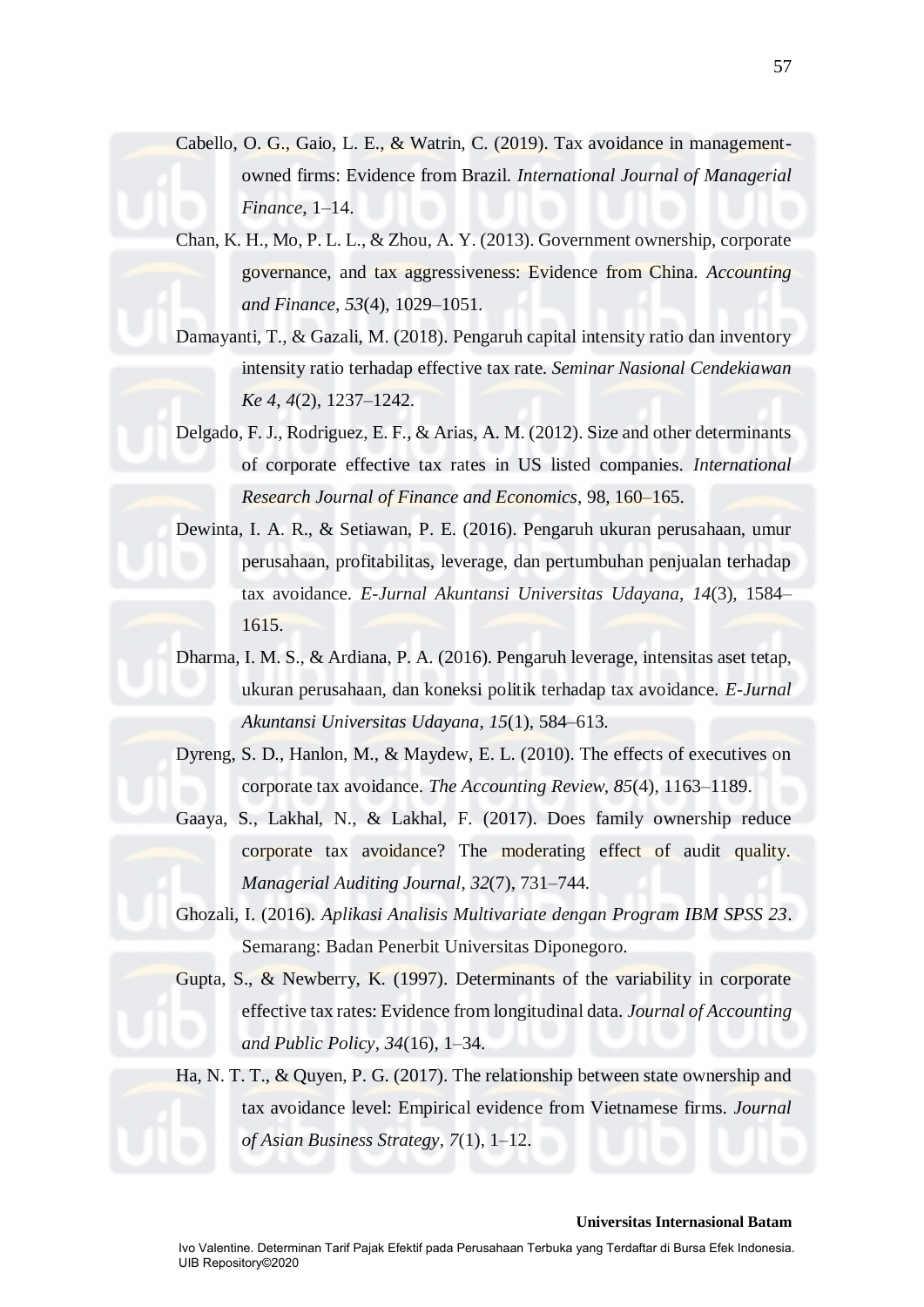- Hair, J. F., Black, W. C., Babin, B. J., & Anderson, R. E. (2014). *Multivariate Data Analysis*. United States of America: Pearson Prentice Hall.
- Halioui, K., Neifar, S., & Abdelaziz, F. Ben. (2016). Corporate governance, CEO compensation and tax aggressiveness: Evidence from American firms listed on the NASDAQ 100. *Review of Accounting and Finance*, *15*(4), 445–462.
- Harjito, Y., Sari, C. N., & Yulianto, Y. (2017). Tax aggressiveness seen from company characteristics and corporate social responsibility. *Journal of Auditing, Finance, and Forensic Accounting*, *5*(2), 77–91.

Hasiholan, B. (2013). The impact of corporate governance toward tax management. *Finance and Banking Journal*, *15*(2), 191–205.

Hidayat, A. T., & Fitria, E. F. (2018). Capital intensity, inventory intensity, profitabilitas, dan leverage terhadap agresivitas pajak. *Jurnal Riset Ekonomi dan Bisnis*, *13*(2), 157–168.

Hoseini, M., & Gerayli, M. S. (2018). The presence of women on the board and tax avoidance: Evidence from tehran stock exchange. *International Journal of Finance and Managerial Accounting*, *3*(9), 53–62.

Hoseini, M., Gerayli, M. S., & Valiyan, H. (2019). Demographic characteristics of the board of directors structure and tax avoidance: Evidence from tehran stock exchange. *International Journal of Social Economics*, *46*(2), 199– 212.

Hsieh, Y. C. (2012). New evidence on determinants of corporate effective tax rates. *African Journal of Business Management*, *6*(3), 1177–1180.

Hsieh, Y. C. (2013). The heterogeneous relation between firm size and corporate effective tax rates: Evidence from listed companies in China. *Journal of Interdisciplinary Mathematics*, *16*(4–5), 297–308.

- Huang, H., Sun, L., & Zhang, J. (2017). Environmental uncertainty and tax avoidance. *Advances in Taxation*, *24*, 83–124.
- Ikatan Akuntan Indonesia. (2009). *Pernyataan Standar Akuntansi Keuangan (PSAK) No. 46: Akuntansi Pajak Penghasilan*. Jakarta: Salemba Empat.

Indriantoro, N., & Supomo, B. (2014). *Metodologi Penelitian Bisnis untuk Akuntansi dan Manajemen*. Yogyakarta: BPFE.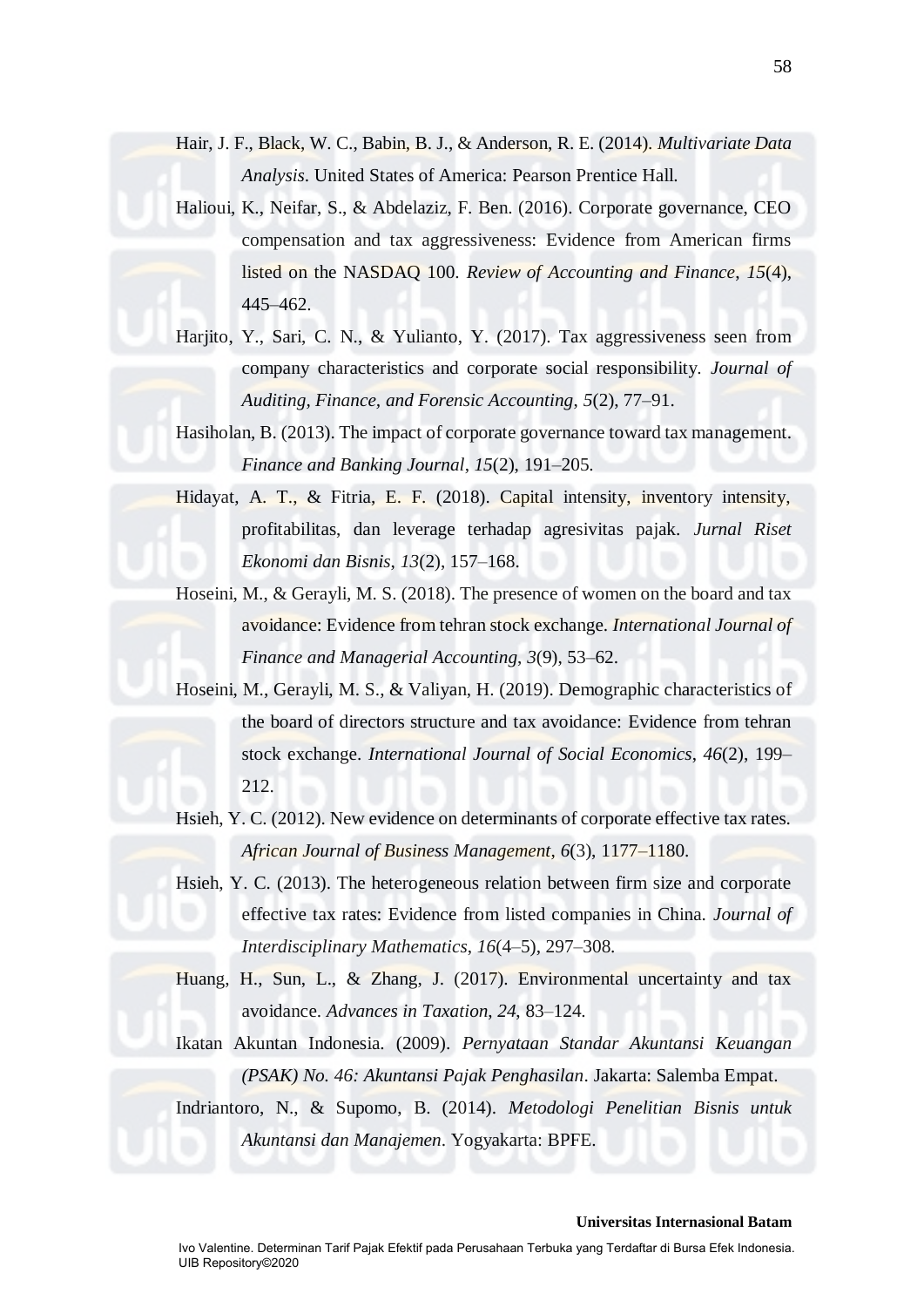Inua, O. . (2018). Determinants of corporate effective tax rates: Empirical evidence from listed manufacturing companies in Nigeria. *Accounting and Taxation Review*, *2*(3), 49–61.

Irianto, B. S., Sudibyo, Y. A., & Wafirli, A. (2017). The influence of profitability, leverage, firm size, and capital intensity towards tax avoidance. *International Journal of Accounting and Taxation*, *5*(2), 33–41.

Jasrial, Puspitasari, S., & Muktiyanto, A. (2018). Earnings management, effective tax rate (ETR), and book tax gap (BTG). *Accounting and Finance Review Journal*, *3*(1), 33–43.

Jihene, F., & Moez, D. (2019). The moderating effect of audit quality on CEO compensation and tax avoidance: Evidence from Tunisian context. *International Journal of Economics and Financial Issues*, *9*(1), 131–139.

Otoritas Jasa Keuangan. (2015). Peraturan Otoritas Jasa Keuangan Nomor 55/POJK/.04/2015 tentang Pembentukan dan Pedoman Pelaksanaan Kerja Komite Audit. Jakarta: Ketua Dewan Komisioner Otoritas Jasa Keuangan.

Khaoula, A., & Ali, Z. M.  $(2012)$ . The board of directors and the corporate tax planning: Empirical evidence from Tunisia. *International Journal of Accounting and Financial Reporting*, *2*(2), 142–157.

Kiswanto, K., Tamyis, U., Fachrurrozie, F., & Hidayah, R. (2016). The effect of corporate governance and companies' characteristic on tax payment efficiency with managerial risk as intervening variable. *International Journal of Innovative Research & Development*, *5*(10), 257–265.

Koh, Y., & Lee, H. A. (2015). The effect of financial factors on firms financial and tax reporting decisions. *Asian Review of Accounting*, *23*(2), 110–138.

Kraft, A. (2014). What really affects German firms effective tax rate? *International Journal of Financial Research*, *5*(3), 1–19.

Kurniasih, L., Sulardi, & Suranta, S. (2017). Earning managements, corporate governance, and tax avoidance: The case in Indonesia. *Journal of Finance and Banking Review*, *2*(4), 28–35.

Lanis, R., & Richardson, G. (2011). The effect of board of director composition on corporate tax aggressiveness. *Journal of Accounting and Public Policy*, *30*(1), 50–70.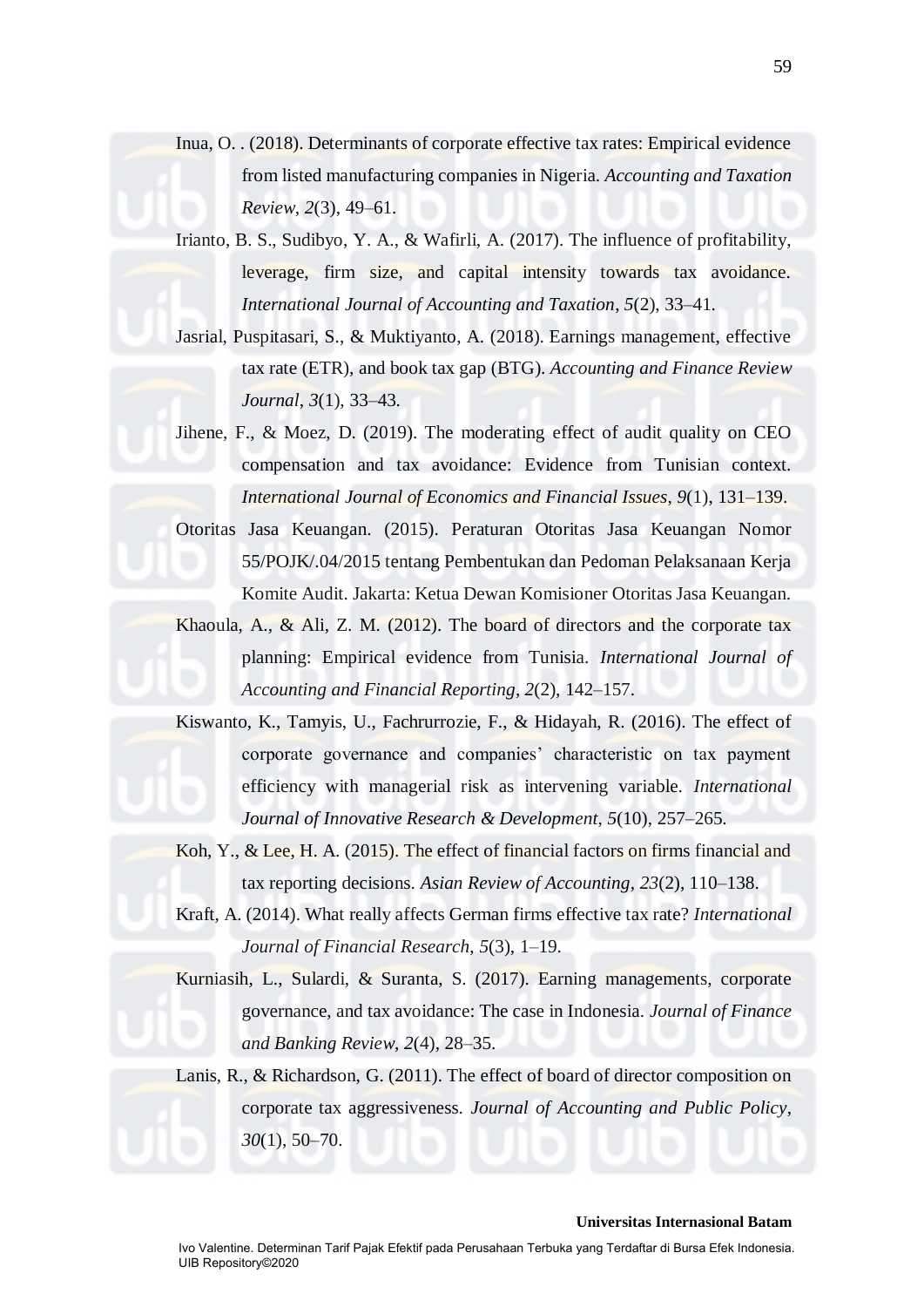- Lanis, R., & Richardson, G. (2012). Corporate social responsibility and tax aggressiveness: An empirical analysis. *Journal of Accounting and Public Policy*, *31*(1), 86–108.
- Mafrolla, E., & Amico, E. D. (2016). Tax aggressiveness in family firms and nonlinear entrenchment effect. *Journal of Family Business Strategy*, *198*(7),  $1 - 7$ .
- Mahulae, E. E., Pratomo, D., & Nurbaiti, A. (2016). Pengaruh kepemilikan institusional, kepemilikan manajerial, dan komite audit terhadap tax avoidance. *E-Proceeding of Management*, *3*(2), 1626–1633.
- Mais, R. G., & Patminingih, D. (2017). Effect of good corporate governance on tax avoidance of the company in listed of the indonesia stock exchange. *Jurnal STEI Ekonomi*, *26*(2), 230–243.

Mappadang, A., Widyastuti, T., & Wijaya, A. M. (2018). The effect of corporate governance mechanism on tax avoidance: Evidence from manufacturing industries listed in the indonesian stock exchange. *The International Journal of Social Sciences and Humanities Invention*, *5*(10), 5003–5007.

Marselawati, D., Titisari, K. H., & Masitoh, E. (2018). The effect of corporate governance on tax avoidance (Empirical study of the consumer goods industry companies listed on indonesia stock exchange period 2013-2016). *The 2nd International Conference on Technology, Education, and Social Science 2018*, *2*(1), 123–132.

Maskanah, & Islahuddin. (2019). The influence of leverage, density of fixed assets, and independent commissioners on effective companies tax rate in Indonesia. *Journal of Accounting, Finance, and Auditing Studies*, *5*(2), 24–37.

Masripah, Diyanty, V., & Fitriasari, D. (2016). Controlling shareholder and tax avoidance: Family ownership and corporate governance. *International Research Journal of Business Studies*, *8*(3), 167–180.

Mcguire, S. T., Omer, T. C., & Wang, D. (2012). Tax avoidance: Does tax-specific industry expertise make a difference? *The Accounting Review*, *87*(3), 975– 1003.

Minnick, K., & Noga, T. (2010). Do corporate governance characteristics influence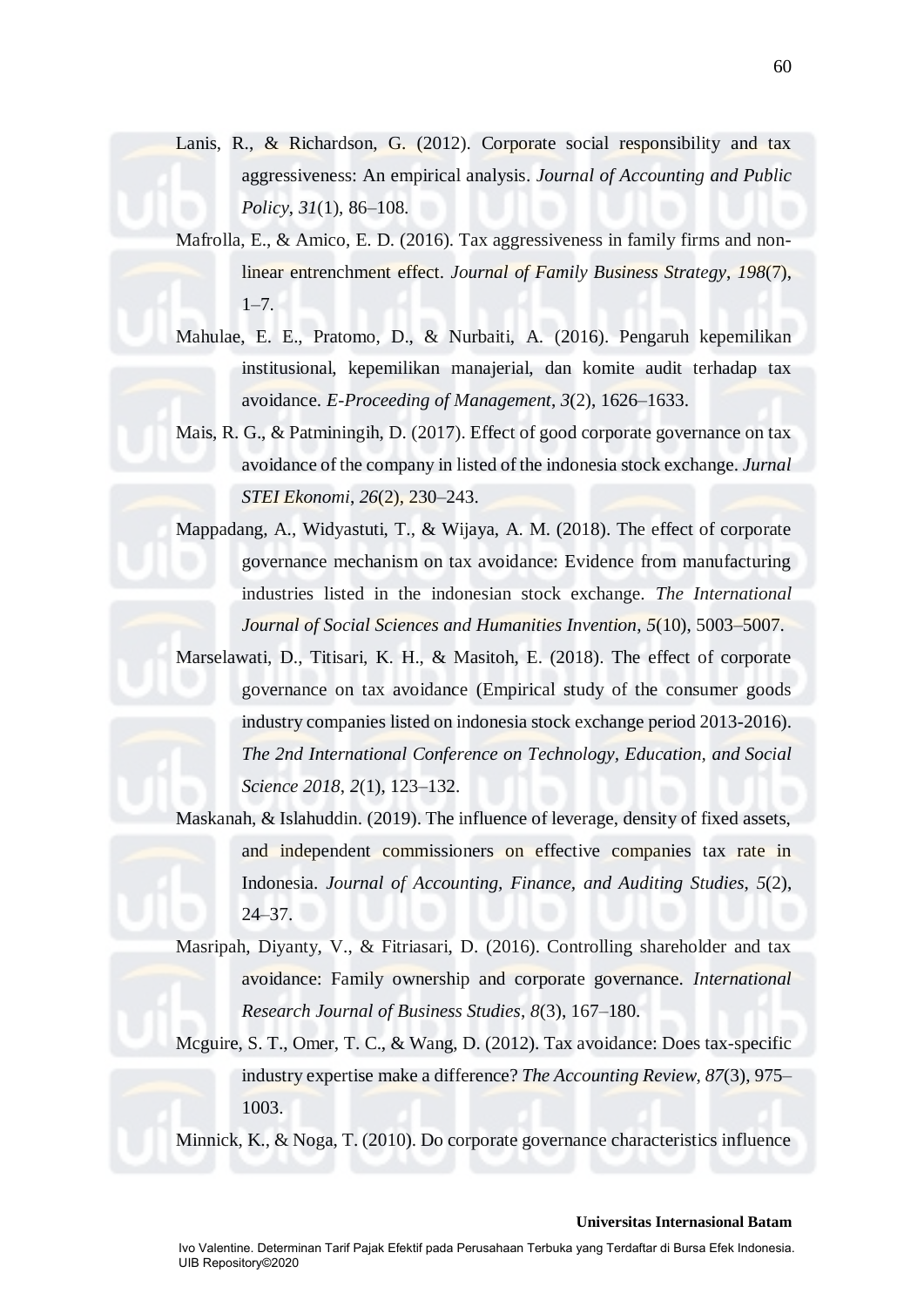tax management? *Journal of Corporate Finance*, *16*(5), 703–718.

Mulyadi, M. S., Anwar, Y., & Krisma, E. B. A. D. (2014). Examining corporate governance and corporate tax management. *International Journal of Finance & Banking Studies*, *3*(3), 47–52.

Murni, Y., Sudarmaji, E., & Sugihyanti, E. (2016). The role of institutional ownerships, board of independent commissioner, and leverage: Corporate tax avoidance in Indonesia. *IOSR Journal of Business and Management*, *18*(11), 79–85.

Nengzih. (2018). Determinants of corporate tax avoidance: Survey on Indonesia's public listed company. *International Journal of Economics, Business, and Management Research*, *2*(2), 133–145.

Noor, R. M., Fadzillah, N. S. M., & Mastuki, N. (2010). Corporate tax planning: A study on corporate effective tax rates of Malaysian listed companies. *International Journal of Trade, Economics and Finance*, *1*(2), 189–193.

Nugroho, W. C., & Agustia, D. (2017). Tax avoidance, firm value, and corporate governance. *AFEBI Accounting Review*, *2*(2), 15–29.

Ogbeide, S. O. (2017). Firm characteristics and tax aggressiveness of listed firms in Nigeria: Empirical evidence. *International Journal of Academic Research in Public Policy and Governance*, *4*(1), 556–569.

Otoritas Jasa Keuangan. (2017). Peraturan Otoritas Jasa Keuangan Nomor 57/POJK.04/2017 tentang Penerapan Tata Kelola Perusahaan Efek yang Melakukan Kegiatan Usaha sebagai Penjamin Emisi Efek dan Perantara Pedagang Efek. Jakarta: Ketua Dewan Komisioner Otoritas Jasa Keuangan.

Oyenike, O., Olayinka, E., Emeni, & Francis. (2016). Female directors and tax aggressiveness of listed banks in Nigeria. *The 3rd International Conference on African Development Issues*, *3*, 293–299.

Parisi, V. (2016). The determinants of Italy's corporate tax rates: An empirical investigation. *Public and Municipal Finance*, *5*(4), 7–14.

Păunescu, R. A., Vintilă, G., & Gherghina, Ş. C. (2016). Exploring the link between corporate governance characteristics and effective corporate tax rate: A panel data approach on U.S. listed companies. *Journal of Financial Studies and Research*, 1–16.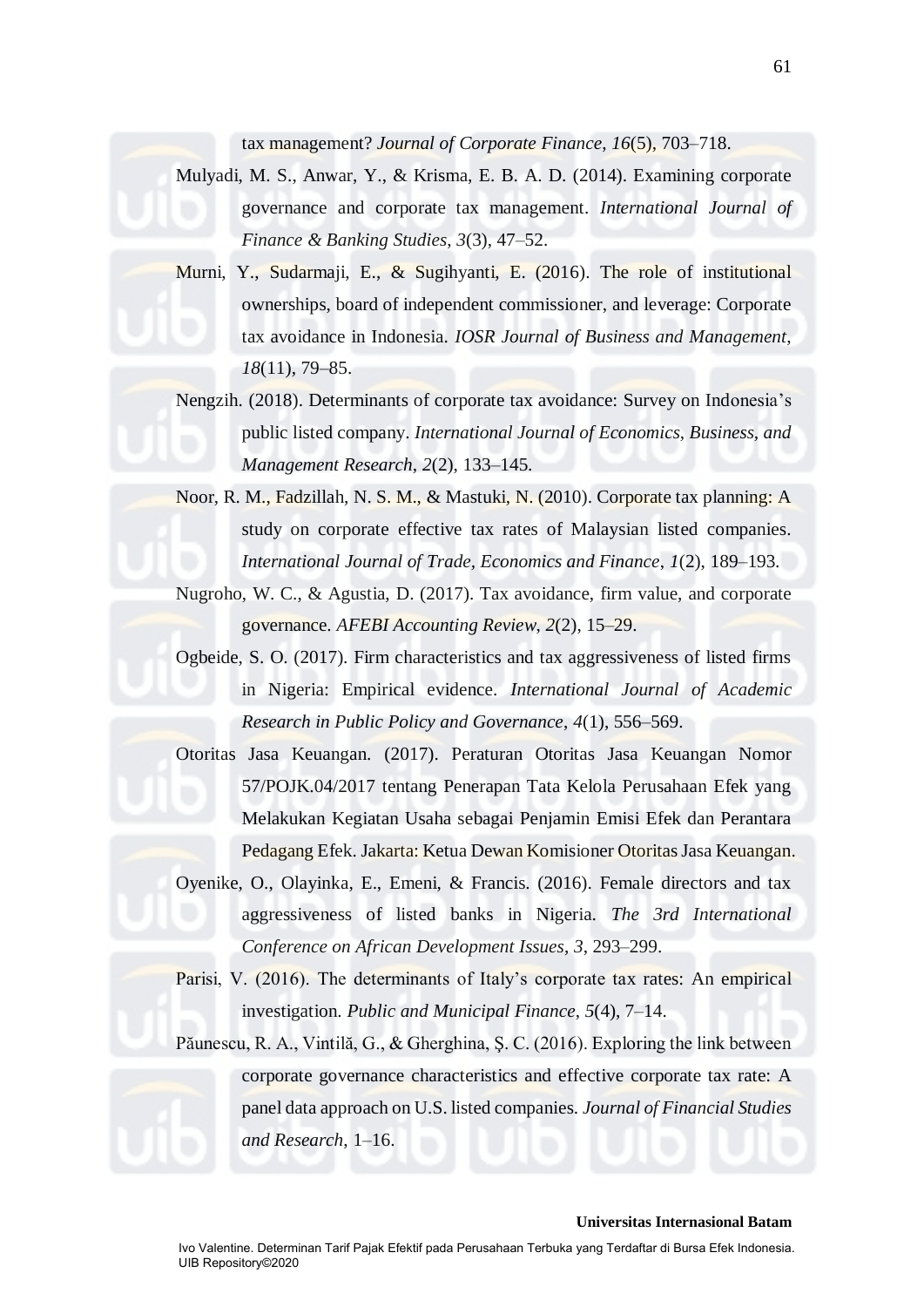Prakoso, I. B., & Hudiwinarsih, G. (2018). Analysis of variables that affect tax avoidance in banking sector companies in Southeast Asia. *The Indonesian Accounting Review*, *8*(1), 109–120.

Prasetyo, A., Masitoh, E., & Wijayanti, A. (2018). The influence of good corporate governance, capital intensity ratio, and profitability to effective tax rate (Empirical study on manufacturing companies basic industry sectors and chemicals listed in indonesia stock exchange year 2011-2015). *The 2nd International Conference on Technology, Education, and Social Science 2018*, *2*, 73–82.

Pratama, A. (2017). Company characteristics, corporate governance, and aggressive tax avoidance practice: A study of Indonesian companies. *Review of Integrative Business and Economics Research*, *6*(4), 70–80.

Prima, B. (2019). Dilaporkan Melakukan Penghindaran Pajak, Bentoel Angkat Bicara. Retrieved from https://nasional.kontan.co.id/news/dilaporkanmelakukan-penghindaran-pajak-bentoel-angkat-bicara

Putri, G. P., Setiawan, V., Faishol, A., Roza, F., & Yudha, F. P. (2018). Does corporate governance affect tax planning? A case study of a manufacturing company. *Research Journal of Finance and Accounting*, *9*(16), 95–101.

Putri, S. E. (2016). Pengaruh ukuran perusahaan, return on asset (ROA), leverage, dan intensitas modal terhadap tarif pajak efektif. *Jurnal Online Mahasiswa Fakultas Ekonomi*, *3*(1), 1506–1519.

Putro, R. H., Amboningtyas, D., & Gagah, E. (2013). The effect of management compensation and corporate governance on corporate tax management. *Journal of Management*, *4*(4), 1–14.

Rahimipour, A. (2017). Investigation of the impact of women representation and participation on board of directors on tax avoidance in listed companies on the tehran stock exchange (TSE). *Specialty Journal of Accounting and Economics*, *3*(2), 12–22.

Rani, S., Susetyo, D., & Fuadah, L. L. (2018). The effects of the corporate's characteristics on tax avoidance moderated by earnings management (Indonesian evidence). *Journal of Accounting, Finance and Auditing Studies*, *4*(3), 149–169.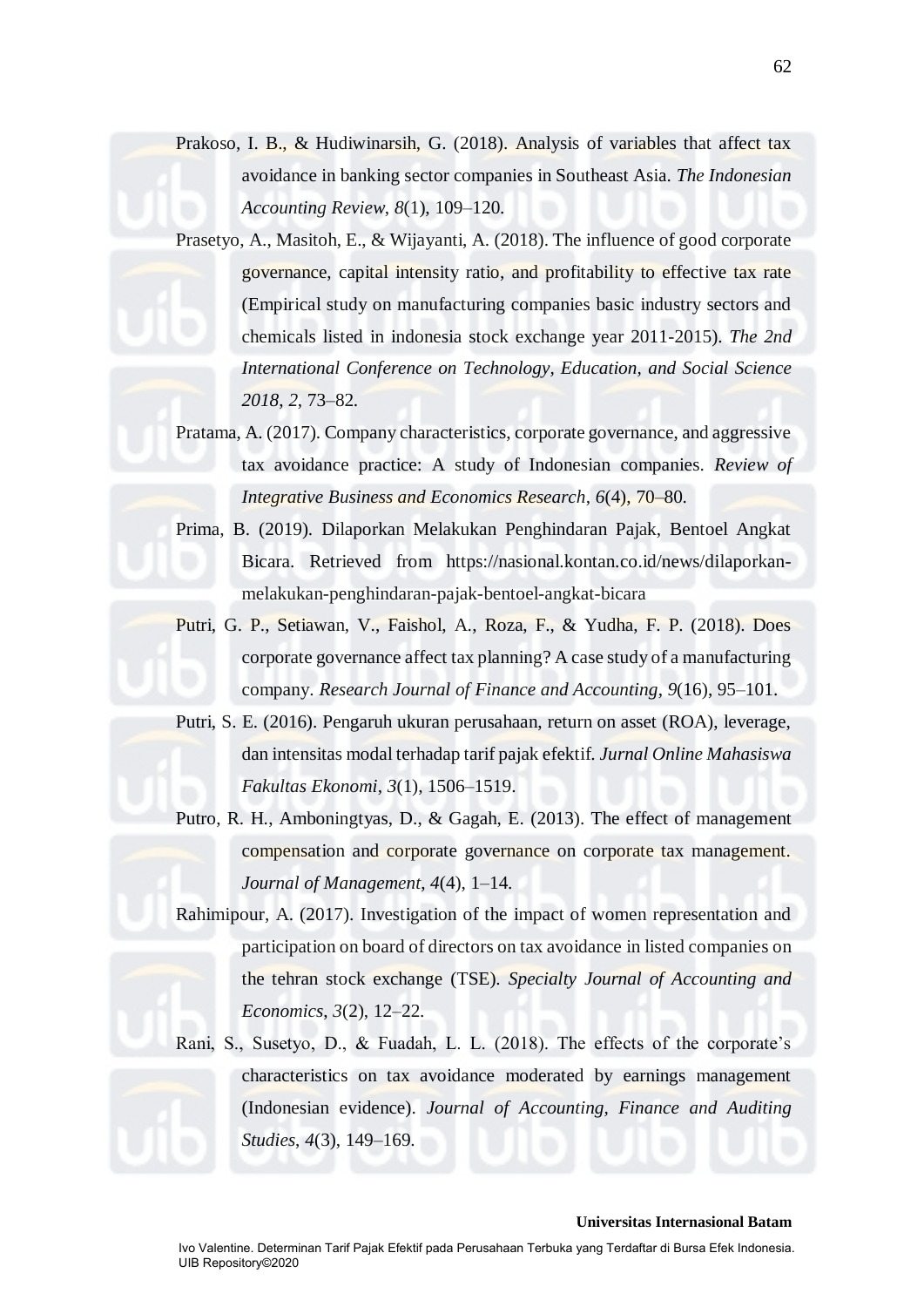- Rego, S. O. (2003). Tax-avoidance activities of U.S. multinational corporations. *Contemporary Accounting Research*, *20*(4), 805–833.
- Richardson, G., & Lanis, R. (2007). Determinants of the variability in corporate effective tax rates and tax reform: Evidence from Australia. *Journal of Accounting and Public Policy*, *26*(6), 689–704.

Richardson, G., Taylor, G., & Lanis, R. (2013). The impact of board of director oversight characteristics on corporate tax aggressiveness: An empirical analysis. *Journal of Accounting and Public Policy*, *32*(3), 68–88.

Rodríguez, E. F., & Arias, A. M. (2014). Do business characteristics determine an effective tax rate? *Emerging Markets Finance & Trade*, *50*(3), 214–228.

Rojas, J. M., Rodríguez, M. R. G., & Samper, R. C. M. (2017). Determinants of the effective tax rate in the tourism sector: A dynamic panel data model. *Tourism and Management Studies*, *13*(3), 31–38.

Sadjiarto, A., Florencia, F., & Nevanda, O. (2019). Effects of political connections and corporate governance on tax aggressiveness in Indonesian service and banking sectors. *Journal of Economics and Business*, *2*(1), 190–204.

Salamon, L. M., & Siegfried, J. J. (1977). Economic power and political influence: The impact of industry structure on public policy. *American Political Science Review*, *71*(3), 1026–1043.

Salaudeen, Y. M. (2017). Corporate effective tax rates in the financial services sector: Evidence from Nigeria. *International Journal of Accounting and Taxation*, *5*(1), 68–88.

Salaudeen, Y. M., & Akano, R. O. (2018). Non-linearity in determinants of corporate effective tax rate: Further evidence from Nigeria. *International Journal of Economics and Financial Research*, *4*(3), 56–63.

Salawu, R. O., & Adedeji, Z. A. (2017). Corporate governance and tax planning among non-financial quoted companies in Nigeria. *International Association of African Researchers and Reviewers*, *11*(47), 42–59.

Salihu, I. A., Annuar, H. A., & Obid, S. N. S. (2015). Foreign investors interests and corporate tax avoidance: Evidence from an emerging economy. *Journal of Contemporary Accounting and Economics*, *11*(2), 138–147.

Savitri, E., & Andreas. (2017). Determinants of effective tax rate of the top 45

63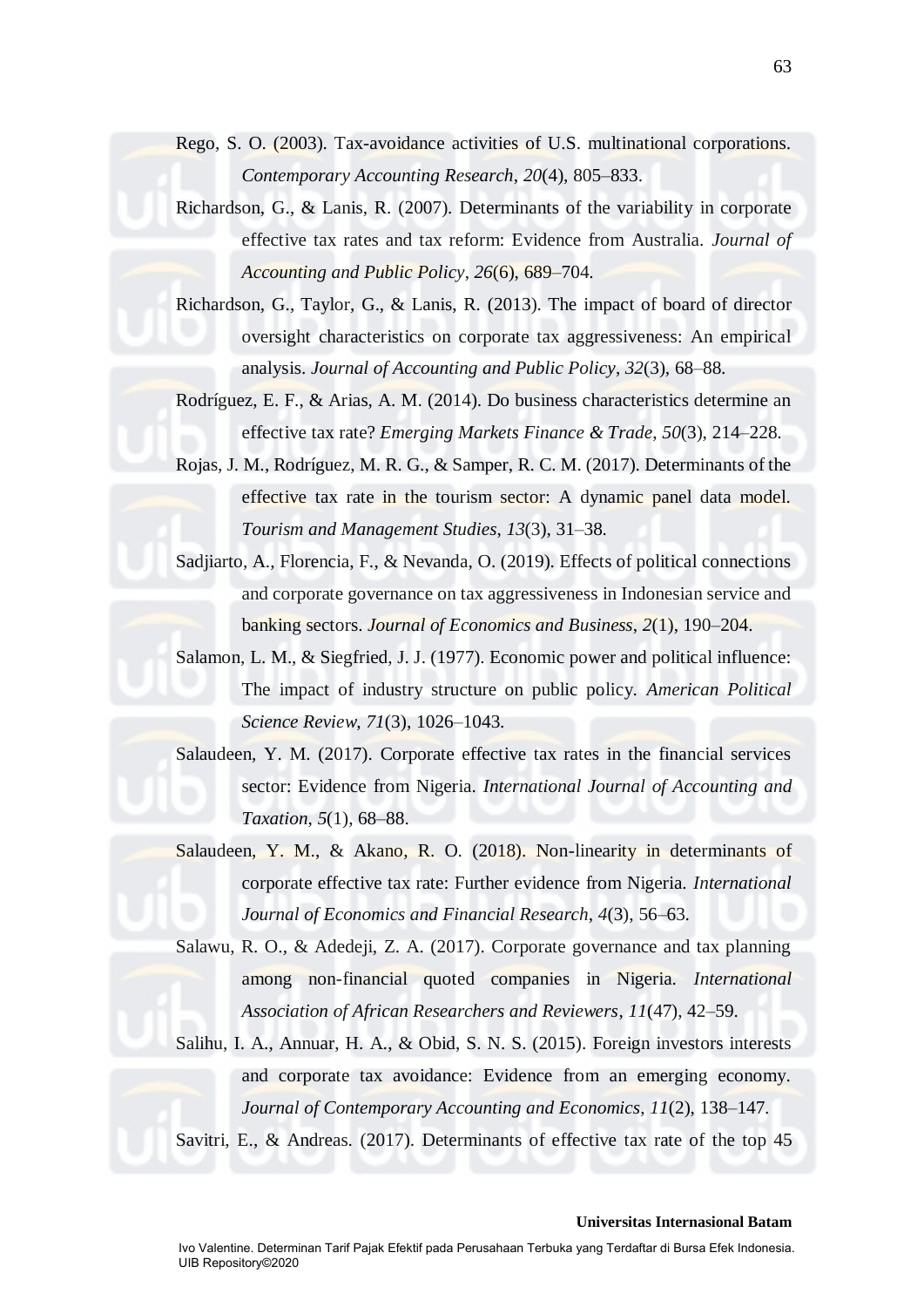largest listed companies of Indonesia. *International Journal of Management Excellence*, *9*(3), 1183–1188.

- Sekaran, U., & Bougie, R. J. (2016). *Research Methods for Business: A Skill-Building Approach* (7th ed.). United Kingdom.
- Setiawan, D. A. (2017). Kini Giliran IKEA Terjerat Kasus Penghindaran Pajak. Retrieved from https://news.ddtc.co.id/kini-giliran-ikea-terjerat-kasuspenghindaran-pajak-11556?page\_y=700

Sonia, S., & Suparmun, H. (2019). Factors influencing tax avoidance. *Advances in Economics, Business, and Management Research*, *73*(5), 238–243.

- Steven, R., Ratnawati, V., & Julita. (2018). Analisis faktor yang mempengaruhi pajak dengan indikator tarif pajak efektif (Studi empiris pada perusahaan barang konsumsi yang terdaftar di bursa efek Indonesia pada tahun 2011- 2015). *Jurnal Ekonomi*, *26*(2), 1–16.
- Stickney, C. P., & Mcgee, V. E. (1982). Effective corporate tax rates the effect of size, capital intensity, leverage, and other factors. *Journal of Accounting and Public Policy*, *1*(1), 125–152.

Sugianto, D. (2019). Mengenal soal Penghindaran Pajak yang Dituduhkan ke Adaro. Retrieved from https://finance.detik.com/berita-ekonomi-bisnis/d-4612708/mengenal-soal-penghindaran-pajak-yang-dituduhkan-ke-adaro Sugiyono. (2017). *Metode Penelitian Kuantitatif, Kualitatif, dan R&D*. Bandung:

Alfabeta.

Sujarweni, V. W. (2014). *Metodologi Penelitian*. Yogyakarta: Pustaka Baru Press. Tandean, V. A., & Winnie, W. (2016). The effect of good corporate governance on tax avoidance: An empirical study on manufacturing companies listed in IDX period 2010-2013. *Asian Journal of Accounting Research*, *1*(1), 28– 38.

Timotius, K. H. (2017). *Pengantar Metodologi Penelitian: Pengantar Manajemen Pengetahuan untuk Perkembangan Pengetahuan*. Yogyakarta: Andi.

Turyatini. (2017). The analysis of tax avoidance determinant on the property and real estate companies. *Jurnal Dinamika Akuntansi*, *9*(2), 143–153.

Undang-Undang Republik Indonesia Nomor 36 Tahun 2008 tentang Perubahan Keempat Atas Undang-Undang Nomor 7 Tahun 1983 Tentang Pajak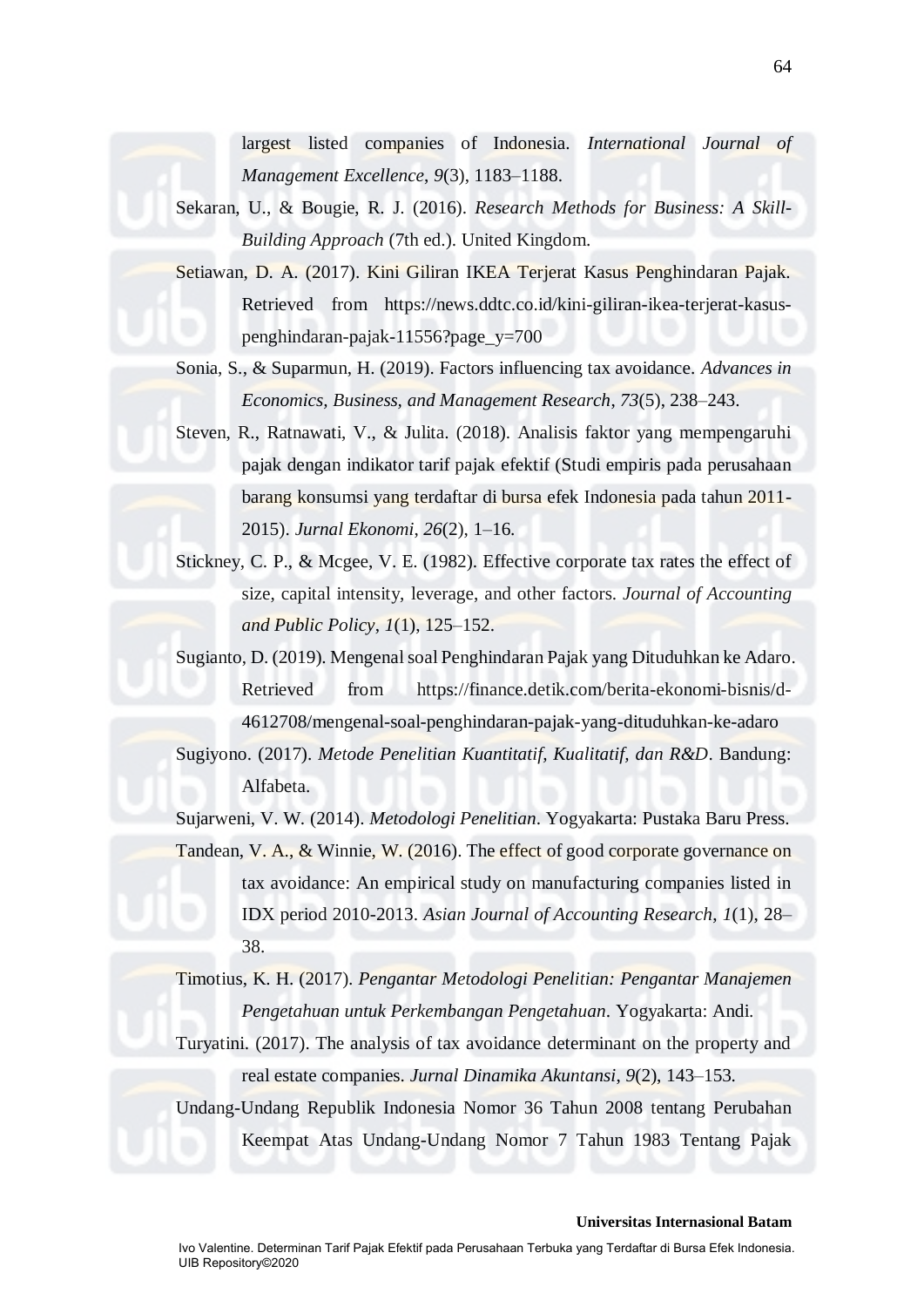Penghasilan.

- Wahab, E. A. A., Ariff, A. M., Marzuki, M. M., & Sanusi, M. Z. (2017). Political connections, corporate governance, and tax aggressiveness in Malaysia. *Asian Review of Accounting*, 1–52.
- Waluyo. (2017). The effect of good corporate governance on tax avoidance: Empirical study of the Indonesian banking company. *The Accounting Journal of Binaniaga*, *2*(2), 1–10.
- Wardani, D. K., & Khoiriyah, D. (2018). Pengaruh strategi bisnis dan karakteristik perusahaan terhadap penghindaran pajak. *Akuntansi Dewantara*, *2*(1), 25– 36.
- Watts, R. L., & Zimmerman, J. L. (1983). Agency problems, auditing, and the theory of the firm: Some evidence. *The Journal of Law and Economics*, *26*(3), 613–633.
- Wicaksono, A. P. N. (2017). Koneksi politik dan agresivitas pajak: Fenomena di Indonesia. *Jurnal Ilmu Akuntansi*, *10*(1), 167–180.
- Widuri, R., Wijaya, W., Effendi, J., & Cikita, E. (2019). The effect of good corporate governance on tax avoidance of listed companies in indonesian stock exchange in 2015-2017. *Journal of Economics and Business*, *2*(1), 120–126.
- Wijaya, S. E., & Febrianti, M. (2017). Pengaruh size, leverage, profitability, inventory intensity, dan corporate governance terhadap manajemen pajak. *Jurnal Bisnis Dan Akuntansi*, *19*(4), 274–280.
- Winarno, W. W. (2015). *Analisis Ekonometrika dan Statistika dengan Eviews*. Yogyakarta: UPP STIM YKPN.
- Wiratmoko, S. (2018). The effect of corporate governance, corporate social responsibility, and financial performance on tax avoidance. *The Indonesian Accounting Review*, *8*(2), 245–257.
- Yustrianthe, R. H., & Niandari, N. (2018). Tax avoidance practice: Political connection, firm characteristics, and audit quality test at banking industry in Indonesia. *International Journal of Business Management and Economic Research*, *9*(3), 1296–1303.

Zemzem, A., & Ftouhi, K. (2013). The effects of board of directors characteristics